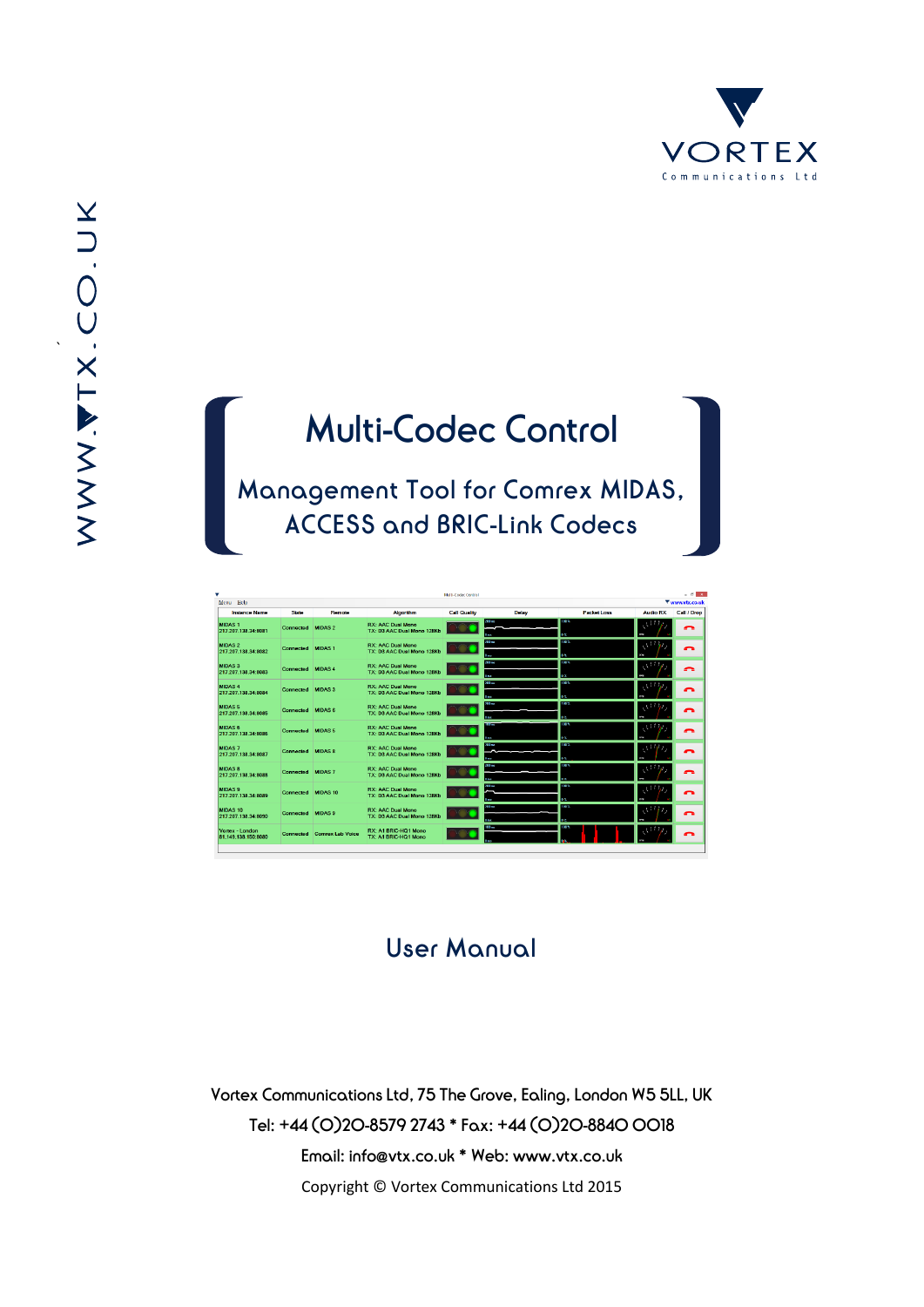# Contents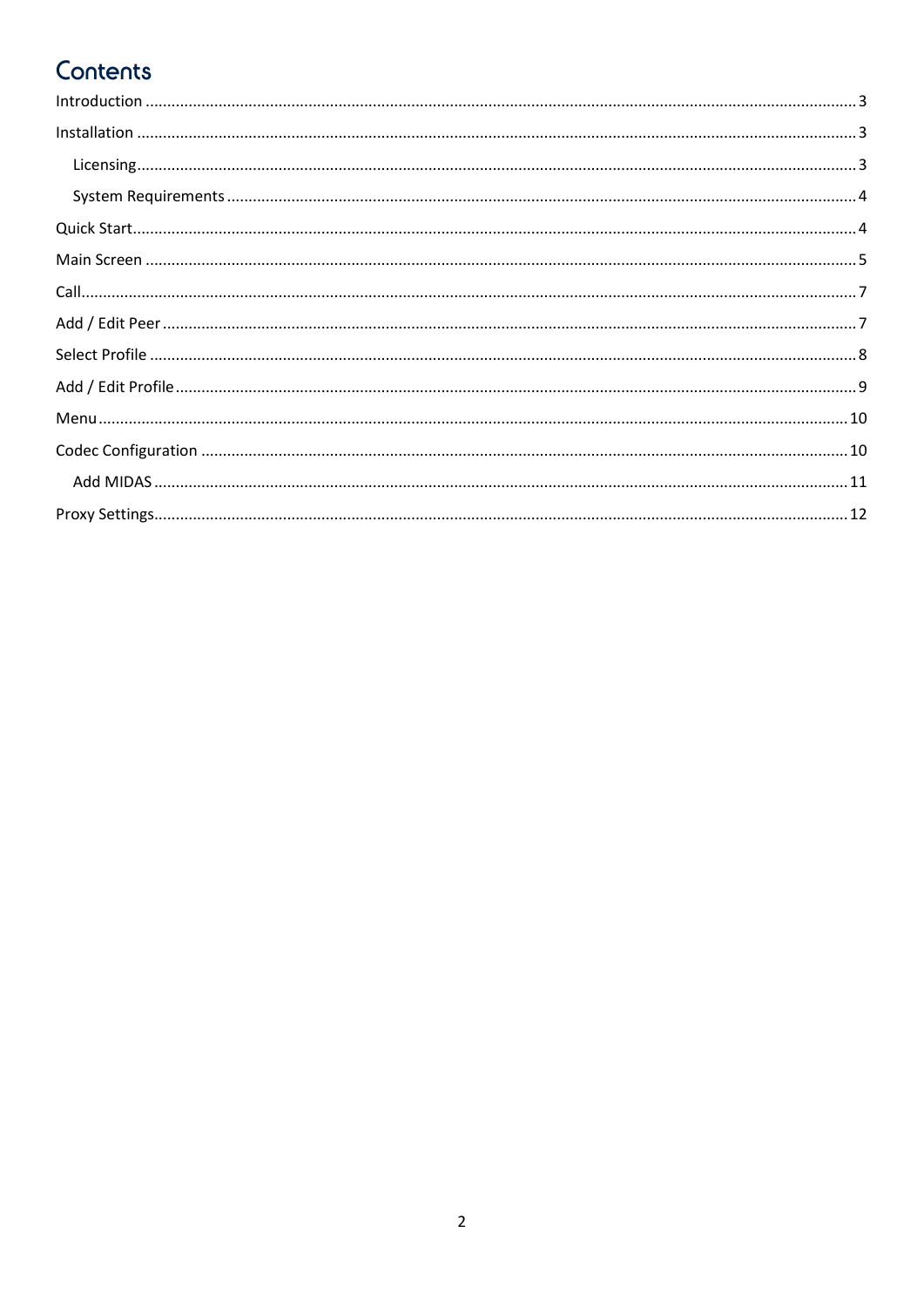### <span id="page-2-0"></span>Introduction

Multi-Codec Control is an application for Microsoft Windows which provides advanced centralized monitoring and management for the Comrex BRIC family of IP audio codecs, including MIDAS, ACCESS and BRIC-Link. It shows the status of any number of devices, including connection state, name of the remote unit, coding algorithm in use in each direction, packet loss and delay statistics over the last minute and receive audio levels. An intuitive 'traffic light' indicator is also provided for each connection to give an idea of the expected audio quality at a glance.

Multi-Codec Control also allows calls to be made and dropped on each of the managed codecs. Any manually-added remote entries or Switchboard Server remotes from the codec in question can be selected as a destination; in addition, a local 'phonebook' within Multi-Codec Control allows destinations and profiles to be defined once and used across all managed codecs.

Multi-Codec Control is designed to be touch-friendly and can be run in full-screen mode on a dedicated 'control surface' PC. It supports connections via a SOCKS proxy server for use in enterprise environments where direct connection to the managed codecs is not possible.

### <span id="page-2-1"></span>Installation

Double-click the provided setup.exe file to start the installer. The wizard will guide you through the installation process.

To launch Multi-Codec Control in future, use the shortcut in the Start Menu (under Programs or All Programs, Vortex Communications Ltd, Multi-Codec Control) or on the Desktop.

### <span id="page-2-2"></span>**Licensing**

Multi-Codec Control will initially run in Evaluation Mode. The functionality is not limited, but it will expire after 30 days. When you start Multi-Codec Control in Evaluation Mode, a screen will first be displayed to show how many days of the evaluation period remain and to allow you to enter a licence key. Click Continue Evaluation to show the main Multi-Codec Control window.

To upgrade Multi-Codec Control to the full version, click Enter Licence... on the Evaluation Screen, then:

- If the computer is connected to the internet, enter your licence key in the box provided (or copy it to the clipboard and click Paste From Clipboard). Then click Apply Licence.
- If the computer is not connected to the internet, click Offline Activation... and follow the instructions provided.

Once your licence key has been validated, you will see a confirmation message; click Start Program to begin using the full version of Multi-Codec Control.

To uninstall Multi-Codec Control, use the Programs and Features or Add / Remove Programs option in Control Panel.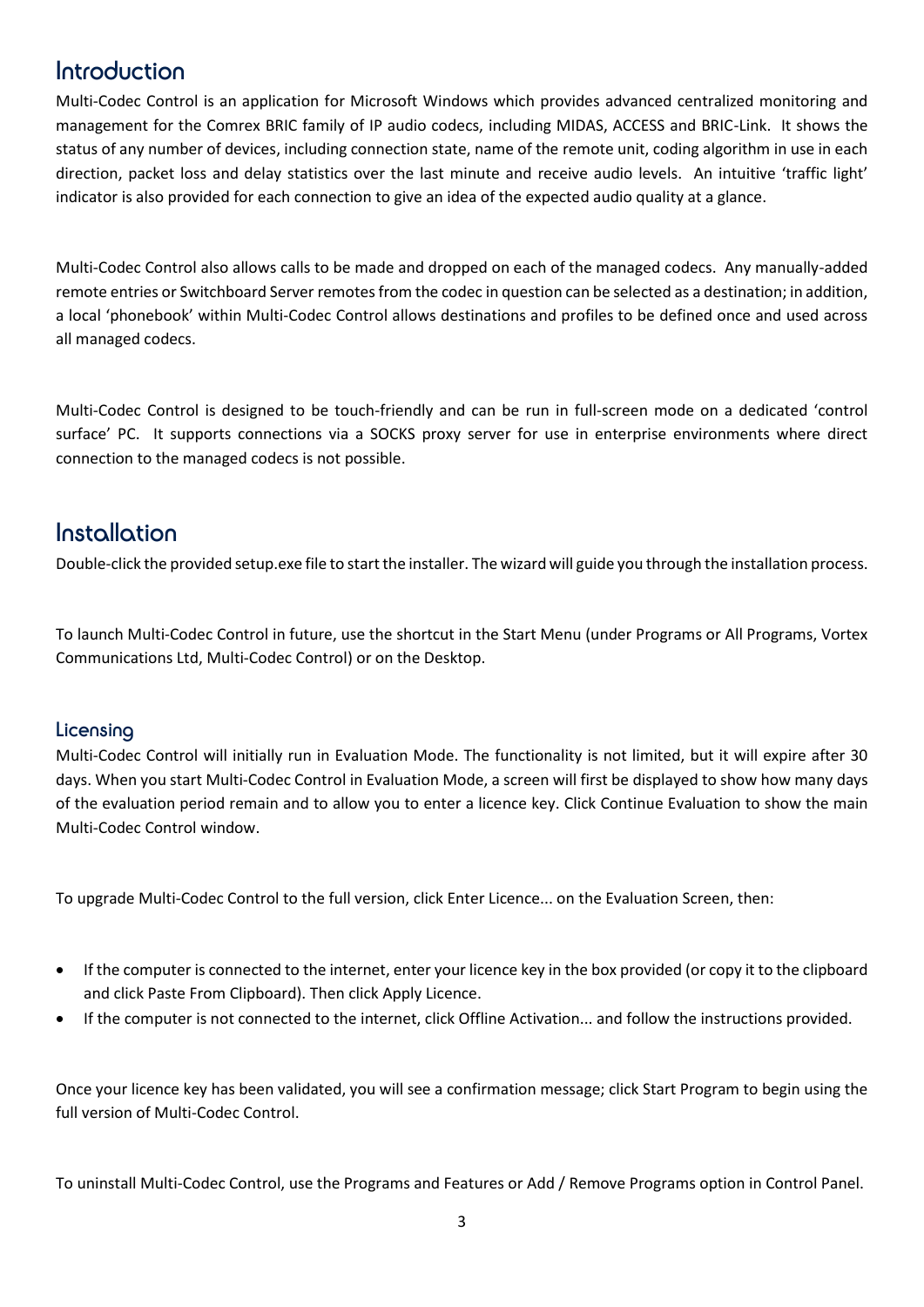### <span id="page-3-0"></span>System Requirements

Multi-Codec Control requires the Microsoft .NET Framework 4 (Client Profile) or higher and Windows Installer 3.1 or higher. These components will be downloaded and installed automatically if they are not already available when you install Multi-Codec Control. The system requirements for Multi-Codec Control and the .NET Framework are:

- **Operating system:** Microsoft Windows XP SP3 or later
- **CPU:** 1GHz Pentium or faster (32- or 64-bit)
- **RAM:** 512MB or more
- **Display:** 1280x1024 or larger (1920x1080 recommended), 16-bit colour or higher
- **Hard disk:** 600MB (32-bit) / 1.5GB (64-bit) free or more
- **Network:** 10/100Mb/s Ethernet connection

### <span id="page-3-1"></span>Quick Start

- 1. Run Multi-Codec Control. If the Evaluation Screen is displayed, click Continue Evaluation.
- 2. Click Menu, Codecs...
- 3. Either:
	- a. Enter the IP address of a codec to manage in the Address column of the blank row, and the port number and password if they differ from the defaults, in the appropriate fields; or
	- b. Click Add MIDAS, enter the address of a MIDAS server, select whether it is a 5- or 10-instance installation and click OK.
- 4. Click OK and the codec / instances configured will be displayed in the main Multi-Codec Control window. Incoming connections will be displayed as they arrive; to make an outgoing connection, click the green 'telephone' button, choose a remote entry from the list and click Call.

|                                        |                  |                 |                                                        | Multi-Codec Control |                                        |                     |                                                            | $ 0$ $\times$           |
|----------------------------------------|------------------|-----------------|--------------------------------------------------------|---------------------|----------------------------------------|---------------------|------------------------------------------------------------|-------------------------|
| Menu Help                              |                  |                 |                                                        |                     |                                        |                     |                                                            | ▼ www.vtx.co.uk         |
| <b>Instance Name</b>                   | <b>State</b>     | Remote          | Algorithm                                              | <b>Call Quality</b> | <b>Delay</b>                           | <b>Packet Loss</b>  | <b>Audio RX</b>                                            | Call / Drop             |
| <b>MIDAS1</b><br>217.207.138.34:8081   | Connected        | <b>MIDAS 2</b>  | <b>RX: AAC Dual Mono</b><br>TX: D3 AAC Dual Mono 128Kb |                     |                                        | 100 %<br><b>DES</b> |                                                            | ◠                       |
| <b>MIDAS 2</b><br>217.207.138.34:8082  | Connected        | <b>MIDAS1</b>   | <b>RX: AAC Dual Mono</b><br>TX: D3 AAC Dual Mono 128Kb |                     | 200 ms<br>0 <sub>ms</sub>              | 100 %<br>0%         |                                                            | ◠                       |
| <b>MIDAS 3</b><br>217.207.138.34:8083  | Connected        | <b>MIDAS4</b>   | <b>RX: AAC Dual Mono</b><br>TX: D3 AAC Dual Mono 128Kb |                     | 200 ms<br>0 <sub>max</sub>             | 100 %<br>0.3        |                                                            | ◠                       |
| <b>MIDAS4</b><br>217.207.138.34:8084   | Connected        | <b>MIDAS3</b>   | <b>RX: AAC Dual Mono</b><br>TX: D3 AAC Dual Mono 128Kb |                     | $200 \,\mathrm{ms}$<br>0 <sub>ms</sub> | 100%<br>0.7         |                                                            | ◠                       |
| <b>MIDAS 5</b><br>217.207.138.34:8085  | <b>Connected</b> | <b>MIDAS 6</b>  | <b>RX: AAC Dual Mono</b><br>TX: D3 AAC Dual Mono 128Kb |                     | 200 <sub>ms</sub><br>0 <sub>max</sub>  | 100.3<br>0.75       |                                                            | ◠                       |
| <b>MIDAS 6</b><br>217.207.138.34:8086  | <b>Connected</b> | <b>MIDAS5</b>   | <b>RX: AAC Dual Mono</b><br>TX: D3 AAC Dual Mono 128Kb |                     | 200 ms<br>0 <sub>ms</sub>              | 100%<br>0%          |                                                            | ⌒                       |
| <b>MIDAS7</b><br>217.207.138.34:8087   | <b>Connected</b> | <b>MIDAS 8</b>  | <b>RX: AAC Dual Mono</b><br>TX: D3 AAC Dual Mono 128Kb |                     | 200 ms<br>$0 = 5$                      | 100%<br>0 %         |                                                            | Call                    |
| <b>MIDAS 8</b><br>217.207.138.34:8088  | Connected        | <b>MIDAS7</b>   | <b>RX: AAC Dual Mono</b><br>TX: D3 AAC Dual Mono 128Kb |                     | 200 ms<br>0 <sub>ms</sub>              | 100%<br>0%          | Loopback                                                   | <b>Comrex Lab Voice</b> |
| <b>MIDAS9</b><br>217.207.138.34:8089   | Connected        | <b>MIDAS 10</b> | <b>RX: AAC Dual Mono</b><br>TX: D3 AAC Dual Mono 128Kb |                     | $200 \text{ ms}$<br>$0 - 1$            | 100%<br>0 %         | <b>MIDAS1</b><br>MIDAS <sub>10</sub><br>MIDAS <sub>2</sub> | Comrex Lab Music        |
| <b>MIDAS 10</b><br>217.207.138.34:8090 | Connected        | <b>MIDAS9</b>   | <b>RX: AAC Dual Mono</b><br>TX: D3 AAC Dual Mono 128Kb |                     | 200 ms                                 | 100 %               | MIDAS <sub>3</sub><br>MIDAS <sub>4</sub><br><b>MIDAS 5</b> |                         |
| Vortex - London<br>81.149.138.150:8080 | Idle             |                 |                                                        |                     |                                        |                     | MIDAS <sub>6</sub><br><b>COLLEGE</b>                       | ۰                       |
|                                        |                  |                 |                                                        |                     |                                        |                     |                                                            | Call                    |

**Figure 1 - Making a Call**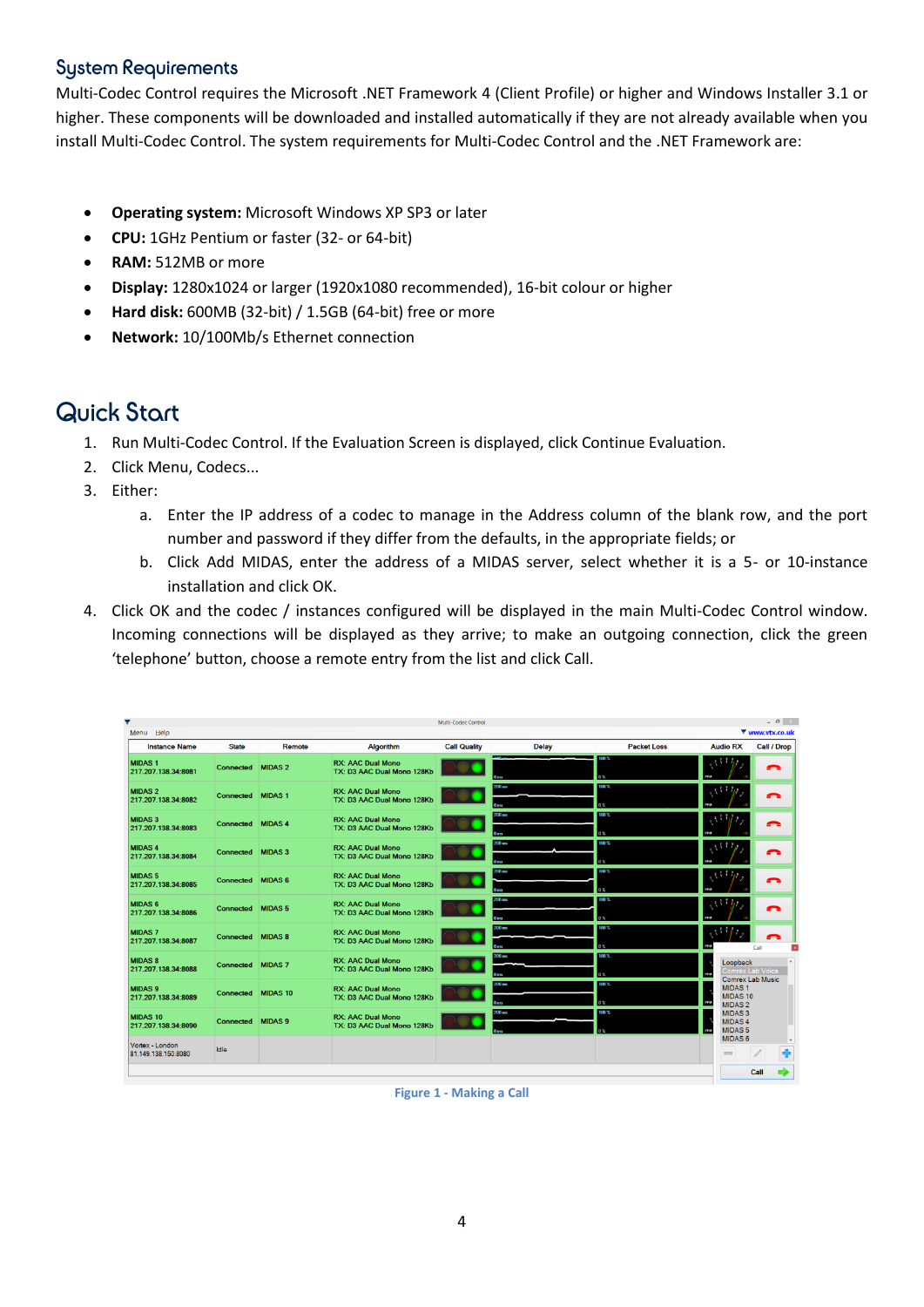### <span id="page-4-0"></span>Main Screen

| <b>Instance Name</b>                      | State              | Remote | Algorithm                                              | <b>Call Quality</b> | Delay                    | Packet Loss               | Audio RX                    | Call / Drop |
|-------------------------------------------|--------------------|--------|--------------------------------------------------------|---------------------|--------------------------|---------------------------|-----------------------------|-------------|
| <b>MIDAS1</b><br>217 207 138 34:8081      | Connected MIDAS 2  |        | <b>RX: AAC Dual Mono</b><br>TX: D3 AAC Dual Mono 128Kb |                     | <b>ARM</b><br>144        | 18.3                      |                             | ≏           |
| MIDAS 2<br>217.207.138.34:8082            | Connected MIDAS 1  |        | <b>RX: AAC Dual Mono</b><br>TX: D3 AAC Dual Mono 128Kb |                     | $m =$<br>0 Bob           | <b>TRON</b><br><b>STE</b> |                             | ◠           |
| <b>MIDAS 3</b><br>217.207.138.34:8083     | Connected MIDAS 4  |        | <b>RX: AAC Dual Mono</b><br>TX: D3 AAC Dual Mono 128Kb |                     | <b>SECTION</b><br>$\sim$ | <b>TEST</b><br><b>STE</b> |                             | ີ           |
| <b>MIDAS 4</b><br>217.207.138.34:8084     | Connected MIDAS 3  |        | <b>RX: AAC Dual Mono</b><br>TX: D3 AAC Dual Mono 128Kb |                     | <b>AS 10</b>             | 12.72                     |                             | ≏           |
| <b>MIDAS 5</b><br>217.207.138.34:8085     | Connected MIDAS 6  |        | <b>RX: AAC Dual Mono</b><br>TX: D3 AAC Dual Mono 128Kb |                     | $m =$                    | <b>COL</b><br><b>SS</b>   | رائٹی                       | ⌒           |
| <b>MIDAS 6</b><br>217.207.138.34:8086     | Connected MIDAS 5  |        | <b>RX: AAC Dual Mono</b><br>TX: D3 AAC Dual Mono 128Kb |                     |                          | <b>IBON</b><br><b>STL</b> |                             | ີ           |
| <b>MIDAS7</b><br>217.207.138.34:8087      | Connected MIDAS 8  |        | <b>RX: AAC Dual Mono</b><br>TX: D3 AAC Dual Mono 128Kb |                     | $78 - 4$<br>$0 - 4$      | 18.3                      | さすり                         | ∽           |
| <b>MIDAS &amp;</b><br>217.207.138.34:8088 | Connected MIDAS 7  |        | <b>RX: AAC Dual Mono</b><br>TX: D3 AAC Dual Mono 128Kb |                     | <b>ABRAH</b><br>a<br>B   | 100.0<br><b>STE</b>       |                             | ີ           |
| MIDAS 9<br>217.207.138.34:8089            | Connected MIDAS 10 |        | <b>RX: AAC Dual Mono</b><br>TX: D3 AAC Dual Mono 128Kh |                     | <b>JUNE 1999</b>         | 12.00                     | $\mathcal{L} = \mathcal{L}$ | ◠           |
| MIDAS 10                                  |                    |        | RX: AAC Dool Moore                                     |                     | <b>King</b>              | 11.53%                    |                             |             |
|                                           |                    |        |                                                        |                     |                          |                           |                             |             |
|                                           | 2                  | 3      |                                                        |                     | b                        |                           | 8                           | q           |



<span id="page-4-1"></span>The main screen of Multi-Codec Control organizes the key information from all the managed codecs / instances into a table, with one row per codec. The rows are colour-coded:

| <b>Light Grey</b> | Codec is online and idle (ready to accept incoming connections or make outgoing calls)                               |
|-------------------|----------------------------------------------------------------------------------------------------------------------|
| Yellow            | Codec is connected but not receiving audio (for example when a connection has been made<br>with a send-only profile) |
| Green             | Codec is connected and receiving audio data                                                                          |
| Dark Grey         | Codec is offline and cannot be monitored or controlled                                                               |

The columns of the main screen provide the following information or functionality (refer t[o Figure 2\)](#page-4-1):

#### **1 Instance Name**

The name of the codec / instance as configured in its system settings. The IP address and control port number are also shown for reference. When a codec is offline, all other columns are blank and this column is shown in a grey italic font.

#### **2 State**

The current state of the codec / instance (e.g. Idle, Connected etc.). This is similar to the Current State / Last State column on the ACCESS web interface, but if multiple connections are active on the codec concurrently, the state of the receive connection (i.e. the one which provides incoming audio) is given preference, followed by active transmit-only connections and finally those which are in the process of connecting or disconnecting.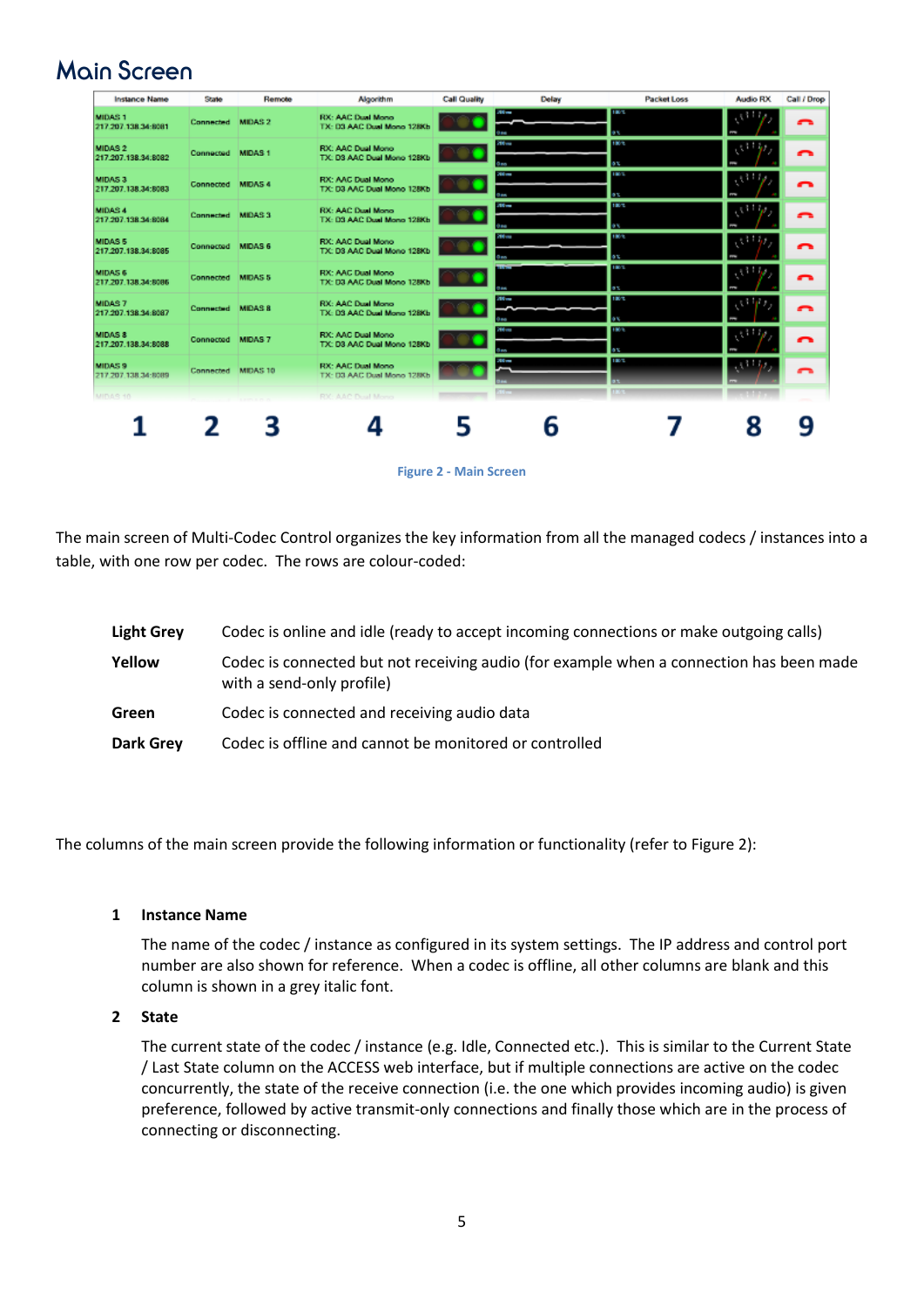#### **3 Remote**

The name of the remote device to which the codec / instance is currently connected. If multiple connections are active concurrently, the name of the receive connection is shown first, followed by and transmit-only connections in brackets.

#### **4 Algorithm**

The coding algorithm currently being used by the codec / instance in the send (TX) and receive (RX) directions, if known.

#### **5 Call Quality**

An easy-to-read 'traffic light' indication of the current (receive) call quality, taking into account the perceptual quality of the receive coding algorithm, the packet loss and delay and their variation over time. It provides a useful indication of how 'usable' a connection is likely to be on air: a green light indicates that the audio quality is high and the delay is low; amber suggests a connection which is usable but might suffer occasional dropouts or where the delay may start to make two-way exchanges difficult; red flags a connection which should probably not be used.

#### **6 Delay**

A plot of the incoming delay (buffer + decoder) for the current receive connection over the last minute (the same figure as shown in the RX Delay column of the ACCESS web interface Statistics tab). Note that this graph auto-scales so take care to check the maximum value shown. Two connections which have similar-looking graphs may have very different delays!

#### **7 Packet Loss**

A plot of the frame loss rate for the current receive connection over the last minute (the same figure as shown in the Frame Loss column and lower graph of the ACCESS web interface Statistics tab).

#### **8 Audio RX**

A PPM-style level meter showing the decoded audio level. The red 'A' needle shows the left level and the green 'B' needle the right level (when a stereo or dual-mono algorithm is being received).

#### **9 Call / Drop**

When the codec / instance is active (as a result of either an outgoing or incoming call), the button in this column will show a red 'hang up' icon and can be used to drop the call. When the codec / instance is idle, it will show a green 'call' icon and can be used to connect to one of the remotes from the codec / instance's remotes list or from the local 'phonebook'. See [Call](#page-6-0) for more information.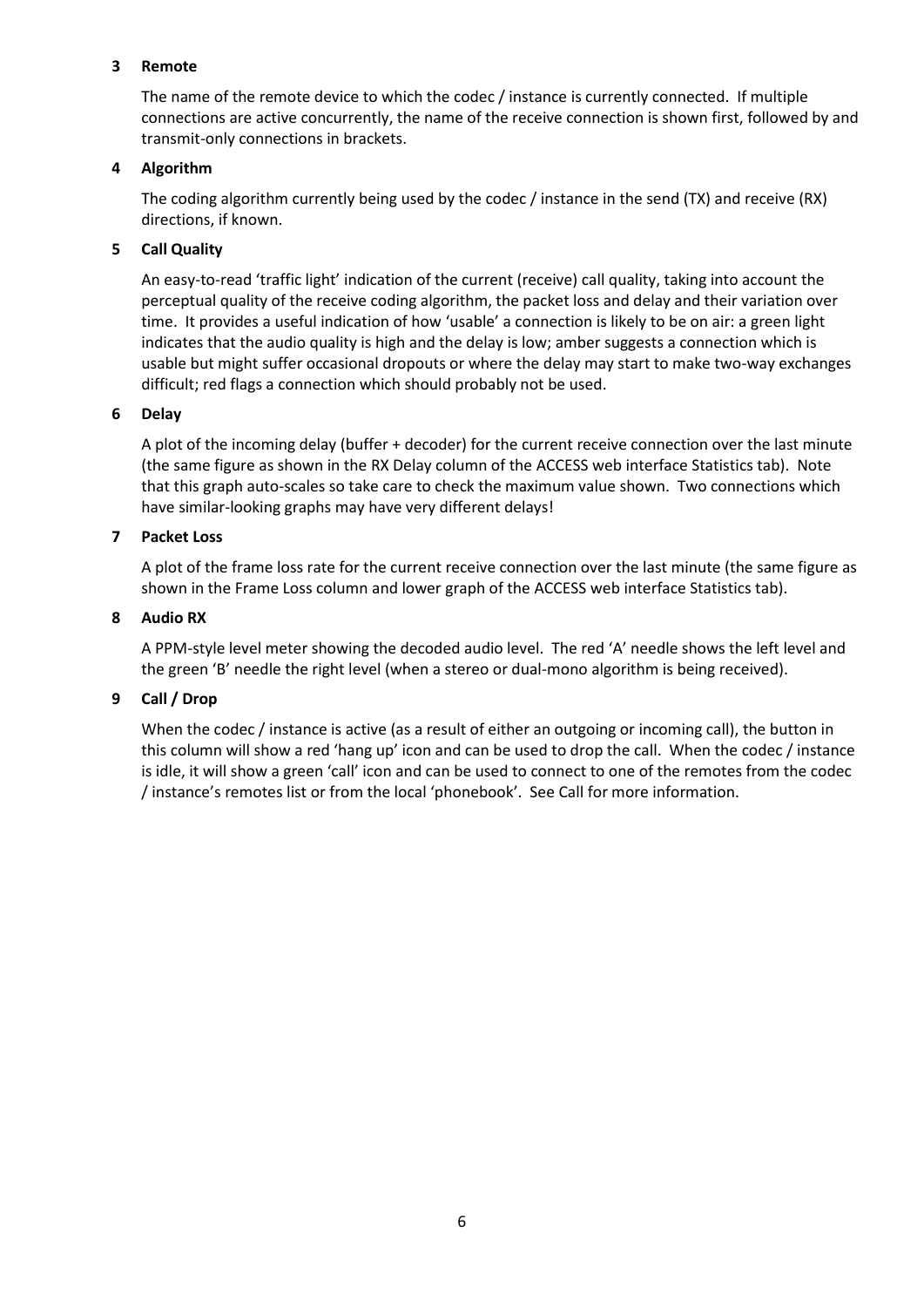### <span id="page-6-0"></span>Call

Clicking the Call button on an idle codec / instance will show the Call dialog:



The list at the top of the dialog (1) shows remotes from the local 'phonebook' (rows with a white background) followed by those from the codec / instance's own remotes list (which includes and Switchboard Server remotes) (rows with a grey background). To connect the codec / instance to any of these, just select it in the list and click Call (5). When a local 'phonebook' entry is selected, it can be deleted or edited using the appropriate buttons (2 or 3). The Add button (4) can be used to add a new entry to the local 'phonebook' (this will then be shown in the Call dialog for all codecs / instances, allowing locally-created destinations and profiles to be reused easily).

### <span id="page-6-1"></span>Add / Edit Peer

When adding or editing a local 'phonebook' entry, the Add / Edit Peer Dialog is displayed:

| <b>Fdit Peer</b> |                         |        |  |  |  |
|------------------|-------------------------|--------|--|--|--|
| Name:            | <b>Edinburgh Studio</b> | 1      |  |  |  |
| Address:         | 82.45.182.34            | 2      |  |  |  |
| Password:        |                         | 3      |  |  |  |
| Profile:         | <b>FLAC Low Delay</b>   |        |  |  |  |
|                  | OK                      | Cancel |  |  |  |

**Figure 4 - Add / Edit Peer Dialog**

This dialog is used to enter a descriptive name for the connection (1) and the address (2) (IP address, optionally followed by a colon and port number; SIP username; telephone number etc.). If the remote unit being called has a connection password configured, this can be specified in the appropriate field (3). The profile to use for the connection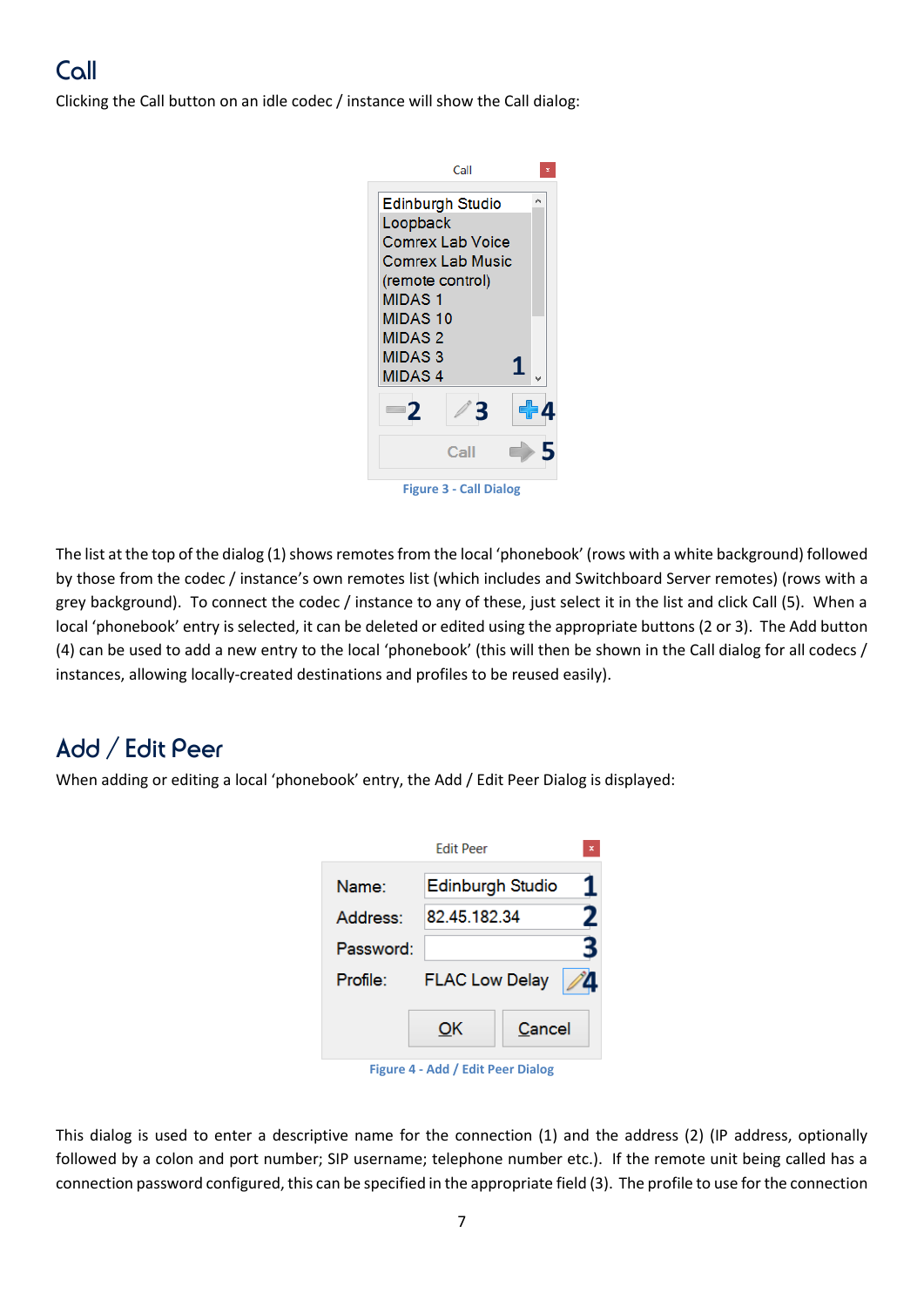can be specified by clicking the Edit Profile button (4); otherwise, the codec / instance's default profile will be used. Note, however, that the default profile may well be different on different codecs / instances, so if the local 'phonebook' entry is to be used to make the same type of connection from several different codecs / instances, it is more predictable to specify a profile here explicitly.

### <span id="page-7-0"></span>Select Profile

Clicking the Edit Profile button on the [Add / Edit Peer](#page-6-1) Dialog reveals the Select Profile Dialog:



This dialog shows all profiles which have been created in the local 'phonebook'. To specify a profile for the local entry, simply select it from the list (1) and click OK. A profile can be deleted or edited using the appropriate buttons (2 or 3). The add button (4) can be used to add a new entry to the list of profiles.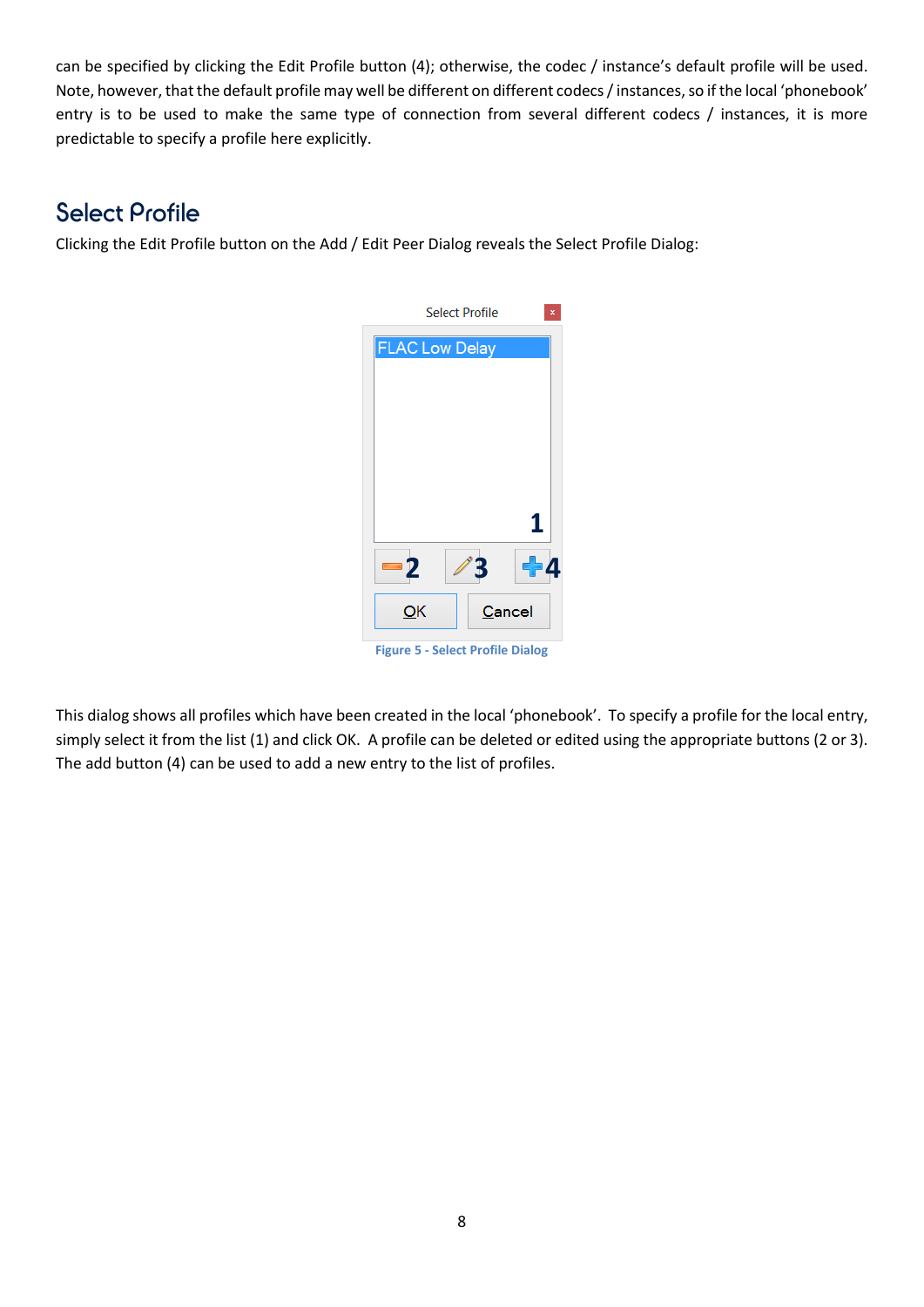# <span id="page-8-0"></span>Add / Edit Profile

When adding or editing a local 'phonebook' profile, the Add / Edit Profile Dialog is displayed:

| <sup>4</sup> General                                                                              | ۸                               |
|---------------------------------------------------------------------------------------------------|---------------------------------|
| <b>Profile Name</b>                                                                               | <b>FLAC Low Delay</b>           |
| Channel                                                                                           | <b>BRIC Normal</b>              |
| a Local                                                                                           |                                 |
| <b>Connection Timeout</b>                                                                         | 60                              |
| Encoder                                                                                           | K <sub>2</sub> - FLAC Dual Mono |
| Transmit On/Off                                                                                   | True                            |
| Frames per Packet                                                                                 | 1                               |
| Decoder Downmix                                                                                   | None                            |
| Loss Cushion                                                                                      | 5                               |
| Loss Cushion Mode                                                                                 | True                            |
| Retransmit Squelch Trigge 1                                                                       |                                 |
| Retransmit Squelch Max                                                                            | 2                               |
| <b>Fixed Delav</b>                                                                                | n                               |
| <b>Delay Cushion</b>                                                                              | n                               |
| <b>Delay Limit</b>                                                                                | 500                             |
| <b>Jitter Window</b>                                                                              | 5                               |
| Buffer Management On/Of True                                                                      |                                 |
| <b>Profile Name</b><br>Configurable name for this profile.<br>$\Box$ Show Advanced Options $\Box$ | 2                               |
|                                                                                                   |                                 |

**Figure 6 - Add / Edit Profile Dialog**

This dialog shows a grid of profile settings (1) which can be modified, grouped into three seconds: General, Local and Remote. These mirror the profiles settings found on the ACCESS web interface. A description is provided for the currently-selected setting below the grid (2). Some settings are considered to be advanced options and are only shown if the appropriate box (3) is ticked. Settings which have been changed from their default value are shown in bold. Such settings can be reset to default by right-clicking on the setting name and choosing Reset.

Note that because the profile configured through this dialog can be assigned to a local 'phonebook' entry which can then be called from any of the managed codecs / instances, the settings shown are in fact a superset of those defined on all the managed units. It istherefore potentially possible to choose options which are not available on the particular codec / instance from which the 'phonebook' entry is eventually called. This is most likely to occur with the Encoder setting, since not all coding algorithms are available on all products. If a 'phonebook' entry is dialled from a codec / instance which is unable to satisfy the requirements of the locally-defined profile chosen, the unit's default profile will be used instead. Where Multi-Codec Control is used exclusively for controlling MIDAS instances, this problem usually does not arise.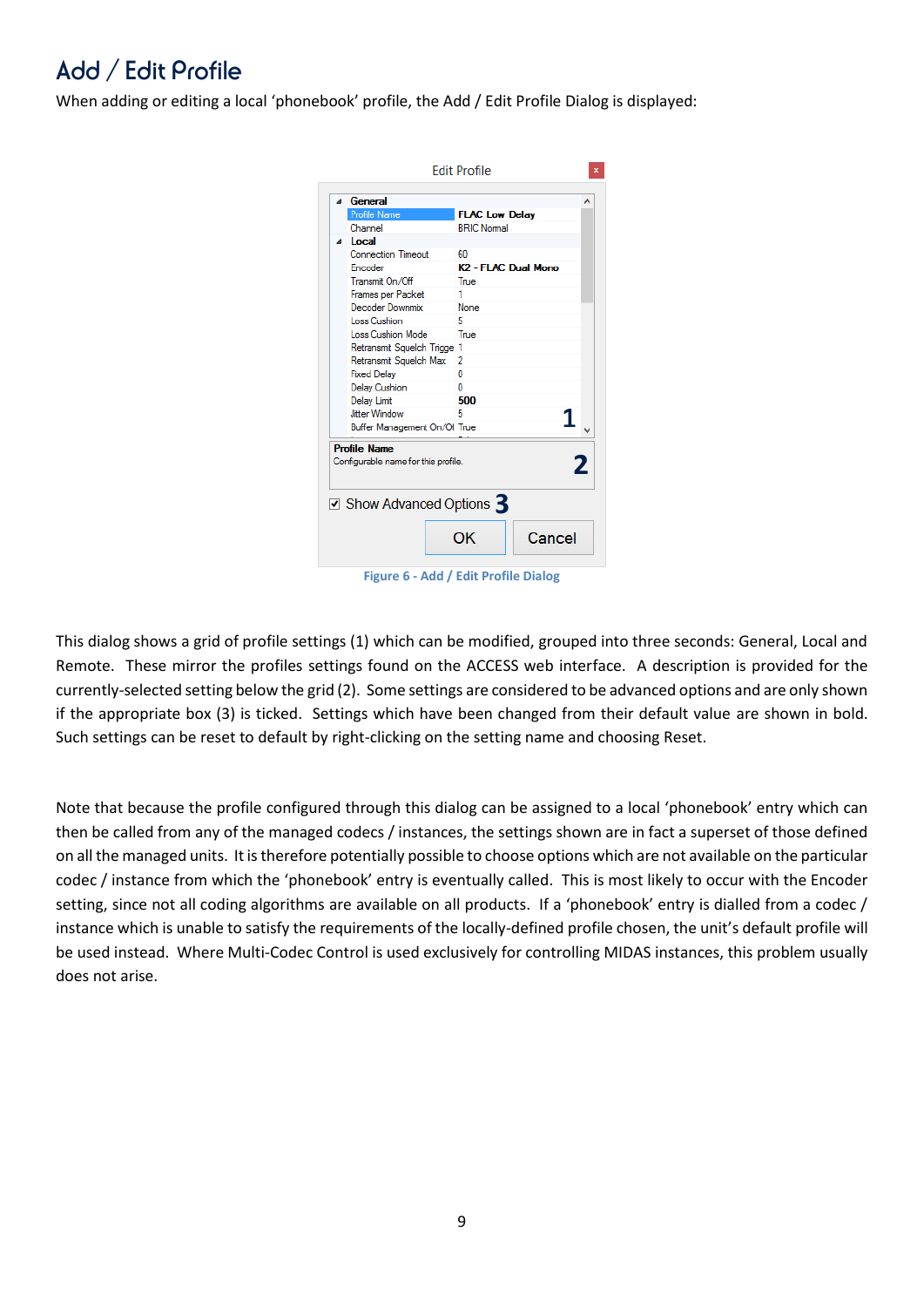### <span id="page-9-0"></span>Menu

| Menu   Help  |                   |                 |  |  |
|--------------|-------------------|-----------------|--|--|
| 1            |                   | Codecs          |  |  |
| $\mathbf{2}$ | Proxy Settings    |                 |  |  |
| $\mathbf{3}$ | Full Screen (F11) |                 |  |  |
| 4            | Exit              |                 |  |  |
|              |                   | Figure 7 – Menu |  |  |

#### **1 Codecs…**

This displays the [Codec Configuration](#page-9-1) Dialog, allowing the list of managed codecs / instances to be modified.

#### **2 Proxy Settings…**

This displays the [Proxy Settings](#page-11-0) Dialog where the method of connecting to the managed codecs / instances can be configured (direct or via a SOCKS proxy).

#### **3 Full Screen (F11)**

This causes Multi-Codec Control to be displayed full-screen and the menu bar to be hidden. To return to windowed mode, press F11 or Esc. F11 can also be used to enable full-screen mode. If Multi-Codec Control is closed which in full-screen mode (using the standard Windows key combination Alt+F4), it will run in full-screen mode when next launched.

#### **4 Exit**

This exits Multi-Codec Control.

### <span id="page-9-1"></span>Codec Configuration

The Codec Configuration Dialog allows the managed codecs / instances to be defined.

|    |                |           | <b>Codec Configuration</b> | $\boldsymbol{\times}$           |
|----|----------------|-----------|----------------------------|---------------------------------|
|    | <b>Address</b> | Port      | Username                   | ۸<br>Password                   |
|    | 217.207.138.34 | 8085      | $\frac{1}{2}$ admin        | comrex                          |
|    | 217.207.138.34 | 8086      | $H$ admin                  | comrex                          |
|    | 217.207.138.34 | ÷<br>8087 | admin                      | comrex                          |
|    | 217.207.138.34 | ÷<br>8088 | admin                      | comrex                          |
|    | 217.207.138.34 | ÷<br>8089 | admin                      | comrex                          |
|    | 217.207.138.34 | ÷<br>8090 | admin                      | comrex                          |
|    | 81.149.138.150 | ÷<br>8080 | admin                      | comrex                          |
| ▶₩ |                | 8080      | $\Box$ admin               | comrex                          |
|    |                |           |                            | v                               |
|    | <b>Delete</b>  |           | Add MIDAS                  | Cancel<br>QK<br>$\ddot{\cdots}$ |

**Figure 8 - Codec Configuration Dialog**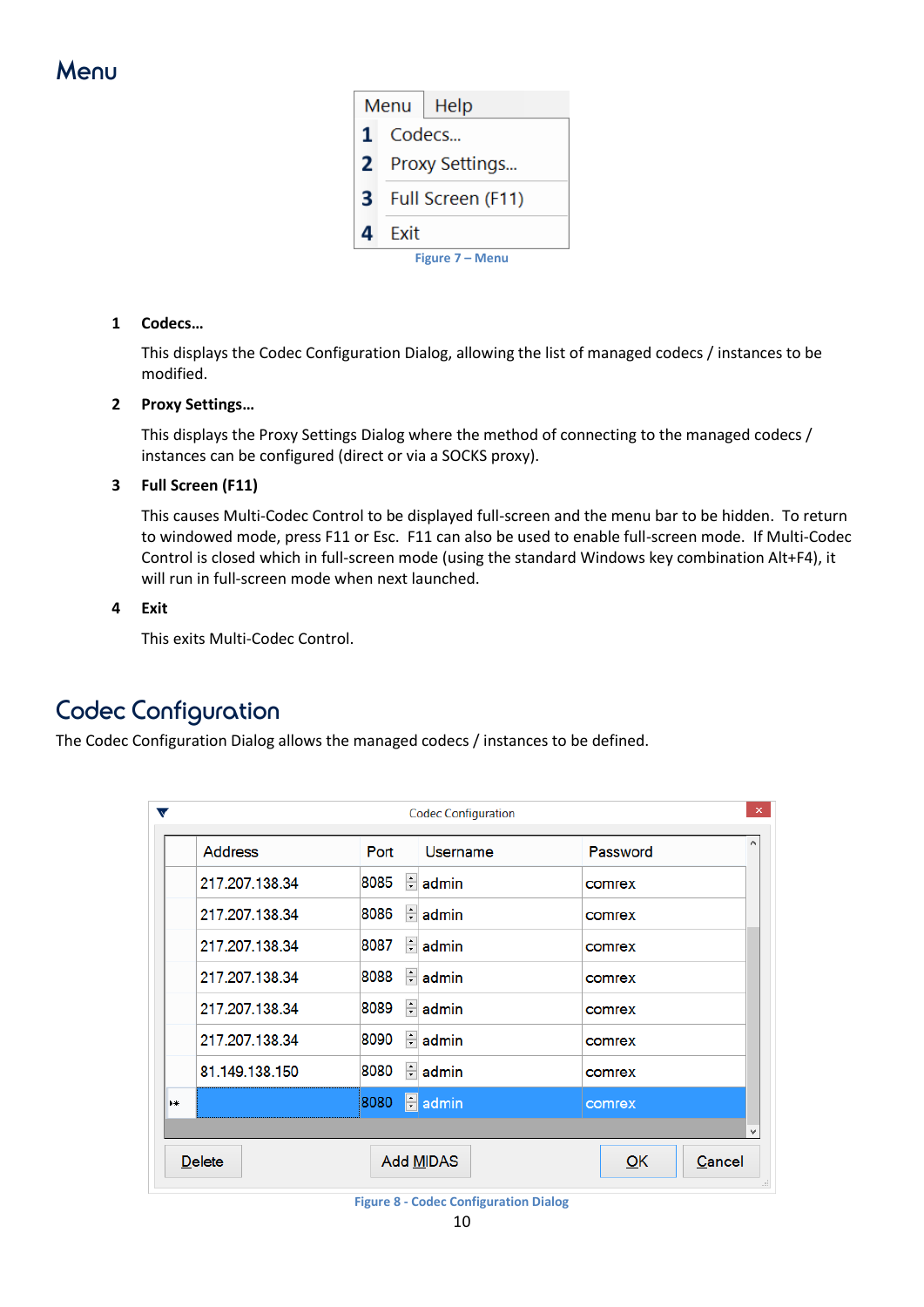Each row in the table represents a codec / instance shown on the Multi-Codec Control main screen. A new entry can be added by typing in any of the fields of the bottom row (shown with a \*). For non-MIDAS codecs, usually only the IP address / hostname needs to be specified (in the Address field). The default control port of 8080 and password of comrex are normally correct, and the username is unimportant. Entries in the list can be edited simply by click in the appropriate field, and deleted using the Delete button.

The order of codecs / instances on the main screen matches the order shown in this dialog. To change the order, simply click and drag the rows up or down.

Clicking OK in the Codec Configuration Dialog will save any changes to the list of managed codecs / instances and reconnect to them all.

### <span id="page-10-0"></span>Add MIDAS

The control port numbers on a MIDAS server usually increment consecutively from 8081. Although each instance can be added manually in the way outlined above, it is usually more convenient to click the Add MIDAS button, which displays the following dialog:

|                                        | Add MIDAS               | x      |  |  |  |
|----------------------------------------|-------------------------|--------|--|--|--|
|                                        | Address: 217.207.138.34 |        |  |  |  |
| $\circ$ 5-instance $\circ$ 10-instance |                         |        |  |  |  |
|                                        | ОΚ                      | Cancel |  |  |  |
| <b>Figure 9 - Add MIDAS Dialog</b>     |                         |        |  |  |  |

Here it is sufficient to specify the IP address / hostname of the MIDAS server and whether it is a 5- or 10-instance installation; the appropriate entries will be added to the list, with ports from 8081 to 8085 or 8081 to 8090.